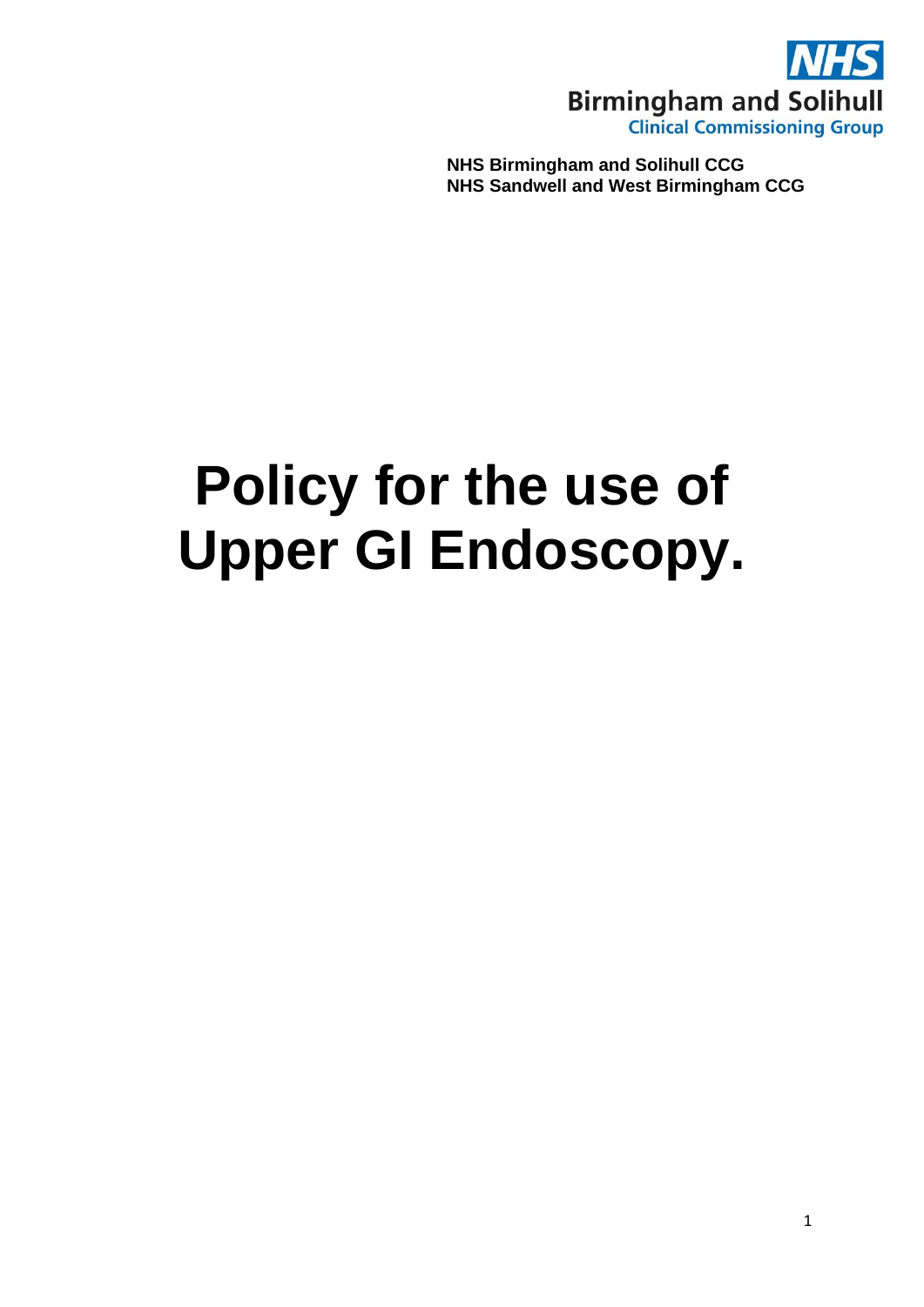**Birmingham and Solihull Clinical Commissioning Group** 

# **Document Details:**

| <b>Version:</b>                        | v1                                           |
|----------------------------------------|----------------------------------------------|
| Ratified by (name and date of          | <b>Treatment Policy Clinical Development</b> |
| Committee):                            | Group                                        |
| Date issued for Public Consultation:   | NHSEI July-August 2020                       |
| <b>Equality &amp; Diversity Impact</b> | <b>NHSEI 2020</b>                            |
| <b>Assessment</b>                      |                                              |

The CCG policy has been reviewed and developed by the Treatment Policies Clinical Development Group in line with the groups guiding principles which are:

- 1. CCG Commissioners require clear evidence of clinical effectiveness before NHS resources are invested in the treatment;
- 2. CCG Commissioner require clear evidence of cost effectiveness before NHS resources are invested in the treatment;
- 3. The cost of the treatment for this patient and others within any anticipated cohort is a relevant factor;
- 4. CCG Commissioners will consider the extent to which the individual or patient group will gain a benefit from the treatment;
- 5. CCG Commissioners will balance the needs of each individual against the benefit which could be gained by alternative investment possibilities to meet the needs of the community
- 6. CCG Commissioners will consider all relevant national standards and take into account all proper and authoritative guidance;
- 7. Where a treatment is approved CCG Commissioners will respect patient choice as to where a treatment is delivered; AND
- 8. All policy decisions are considered within the wider constraints of the CCG's legally responsibility to remain fiscally responsible.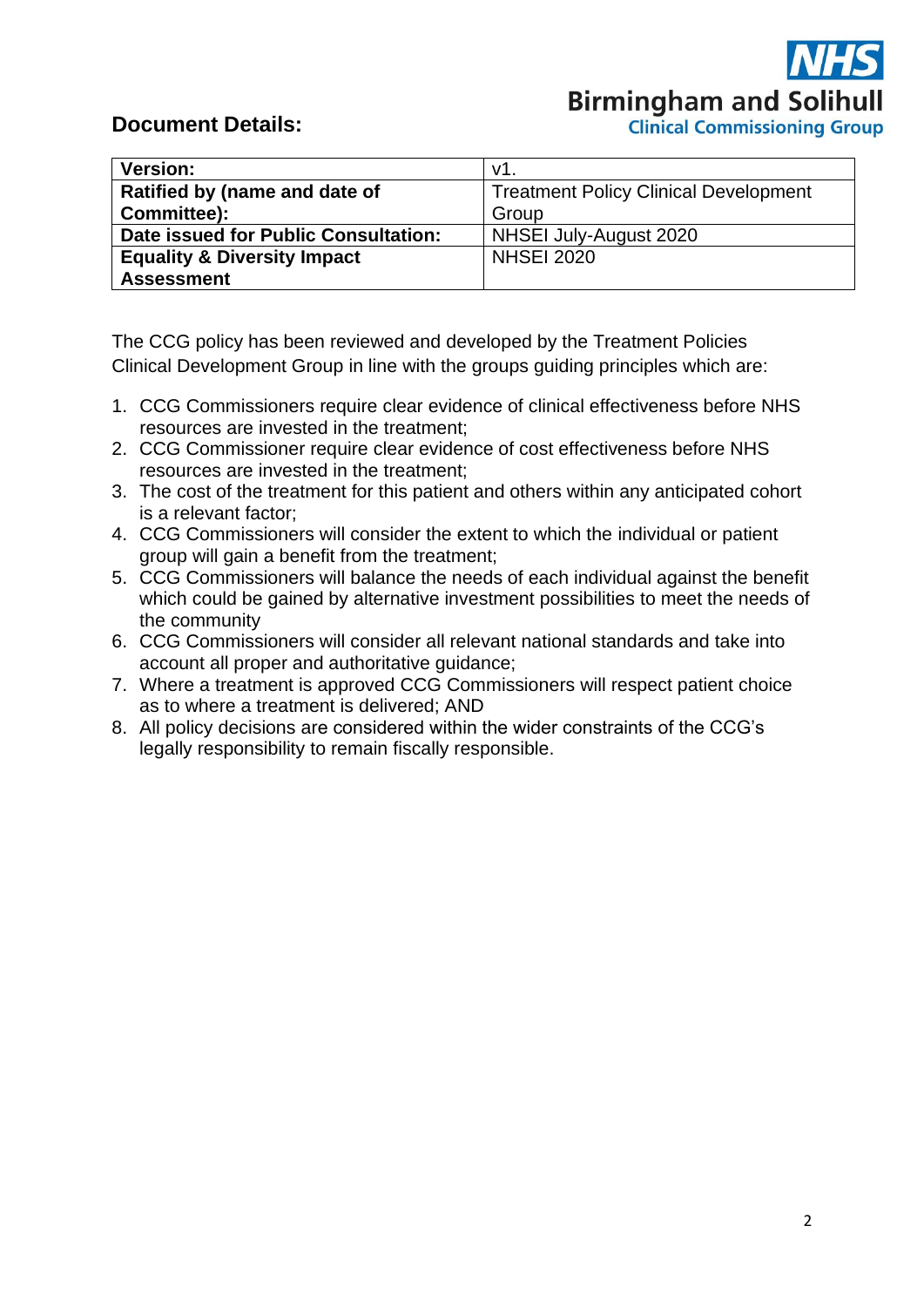

# **Category: Restricted**

#### **Upper GI Endoscopy**

#### **A gastroscopy is a procedure where a thin, flexible tube called an endoscope is used to look inside the oesophagus (gullet), stomach and first part of the small intestine (duodenum).**

It's also sometimes referred to as an upper gastrointestinal endoscopy.

The **[endoscope](https://www.nhs.uk/conditions/endoscopy/)** has a light and a camera at one end. The camera sends images of the inside of the oesophagus, stomach and duodenum to a monitor.

A gastroscopy can be used to:

- **investigate problems** such as [difficulty swallowing \(dysphagia\)](https://www.nhs.uk/conditions/swallowing-problems-dysphagia/) or persistent [abdominal \(tummy\) pain](https://www.nhs.uk/conditions/stomach-ache/)
- **diagnose conditions** such as [stomach ulcers](https://www.nhs.uk/conditions/stomach-ulcer/) or [gastro-oesophageal reflux](https://www.nhs.uk/conditions/heartburn-and-acid-reflux/)  [disease \(GORD\)](https://www.nhs.uk/conditions/heartburn-and-acid-reflux/)
- **treat conditions** such as bleeding ulcers, a blockage in the oesophagus, non-cancerous growths (polyps) or small cancerous tumours

A gastroscopy used to check symptoms or confirm a diagnosis is known as a diagnostic gastroscopy. A gastroscopy used to treat a condition is known as a therapeutic gastroscopy.

A gastroscopy is a very safe procedure, but like all medical procedures it does carry a risk of complications.

Possible complications that can occur include:

- a reaction to the sedative, which can cause problems with your breathing, heart rate and blood pressure
- internal bleeding
- tearing (perforation) of the lining of your oesophagus, stomach or duodenum

Endoscopy is an invasive procedure and is not always well tolerated. It carries significant risks and should not be used as a first-line indication in all patients.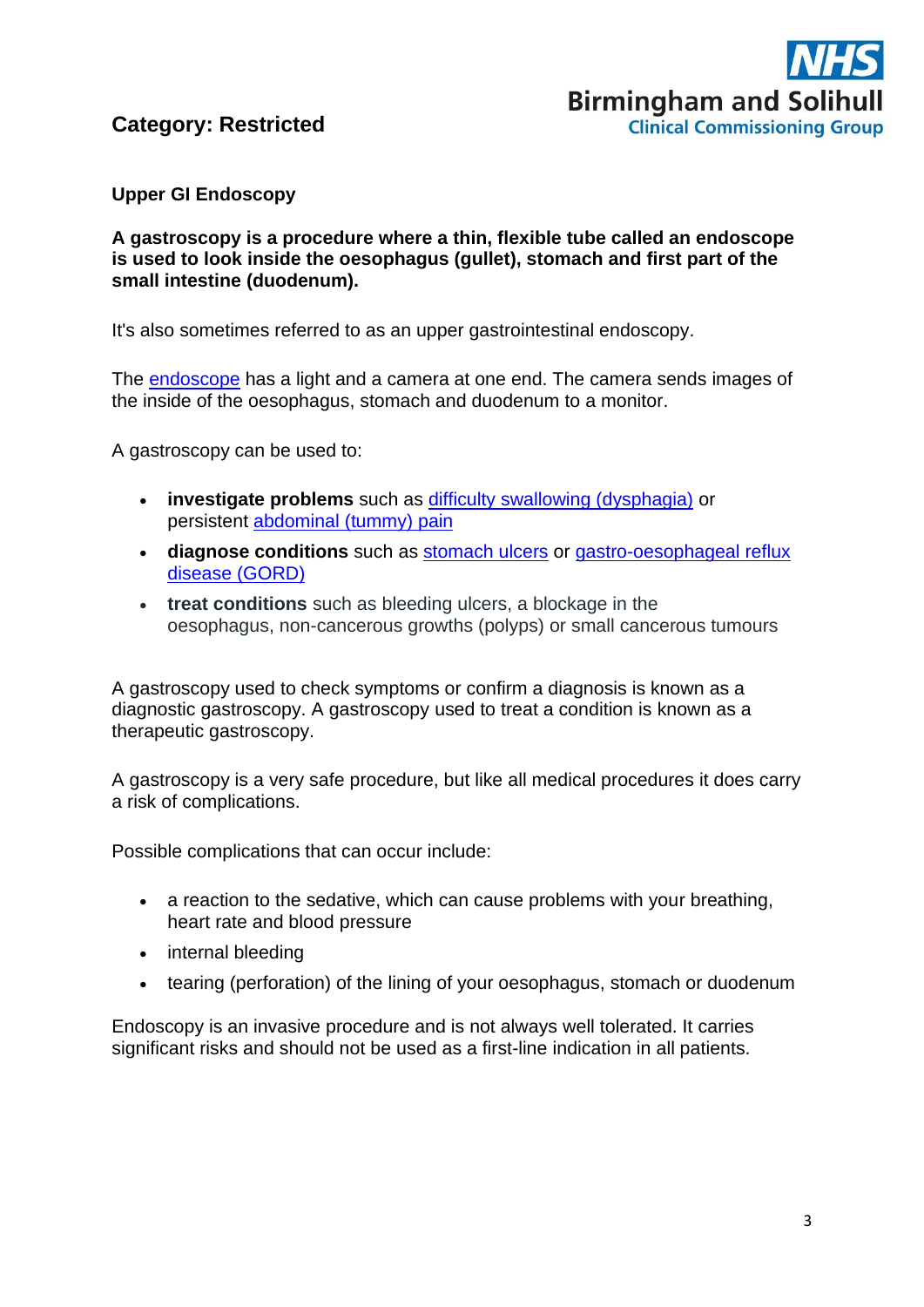# **Birmingham and Solihull Clinical Commissioning Group**

# **Rationale for Recommendation**

NICE and the British Society for Gastroenterology recommend the below eligibility criteria for use of endoscopy.

Endoscopy is a very invasive procedure for patients and is not always well tolerated. There are numerous risks associated with endoscopy, such as reaction to sedation, bleeding or perforation, the latter of which could lead to an emergency operation if serious enough. This is one of the reasons why endoscopy should not be a first-line of investigation in all patients.

For example, the first-line testing for H Pylori (and therefore associated dyspepsia) should be Urea breathe test or stool antigen test. This test is much less invasive for the patient.

In regard to the efficiency of services and value for money, endoscopy when used appropriately is of value. However, a literature review and meta-analysis have shown diagnostic overuse with significant resource implications. Of the meta-analyses results it found that 22% of OGDs were inappropriate indications. The aim of this rationale is not only to improve value, whilst still achieving high care for patients, and not submitting patients to unnecessary invasive endoscopies that can hold serious complications.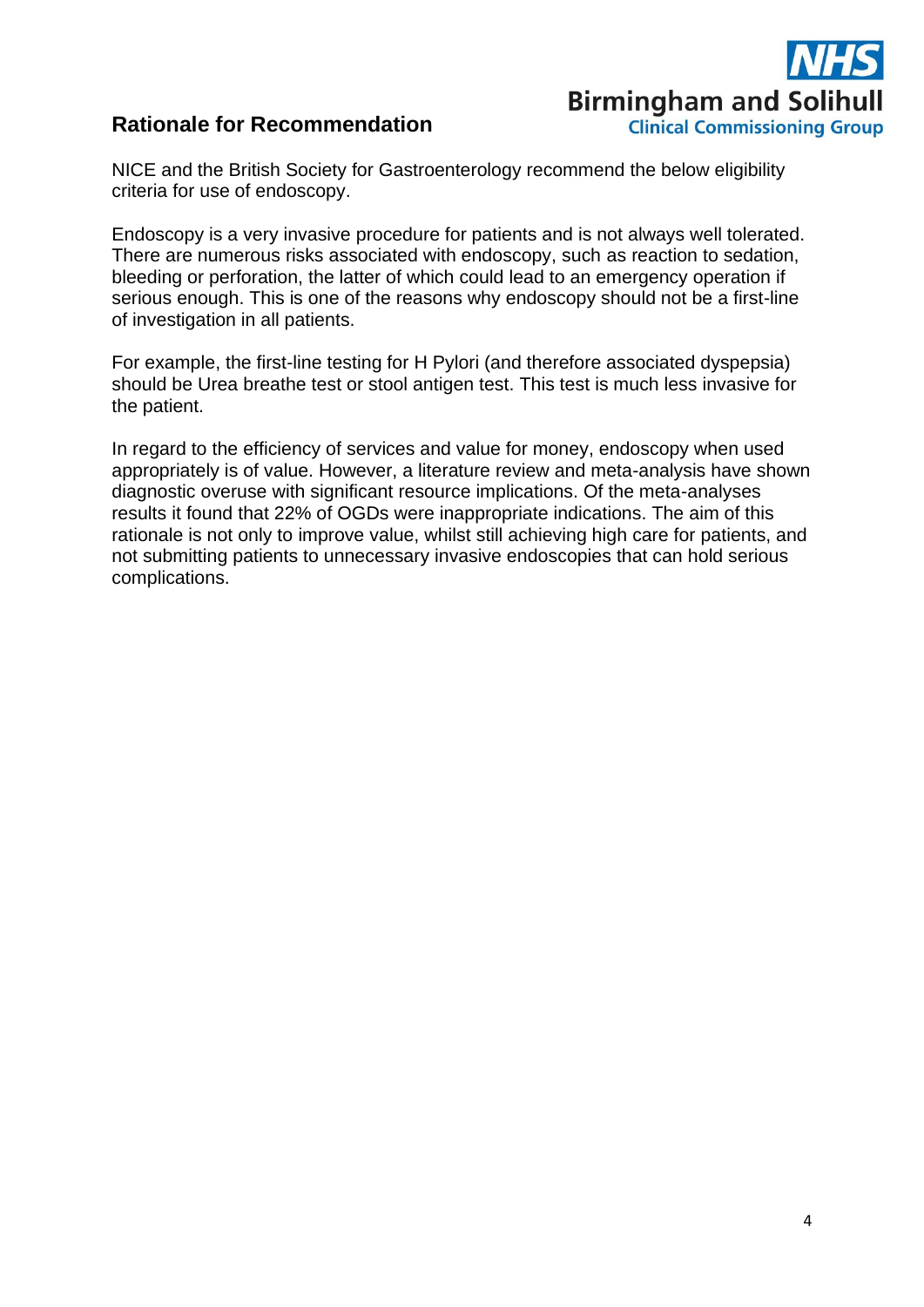# **Eligibility Criteria: Restricted**



Upper GI Endoscopy should only be performed if the patient meets the following criteria:

#### **Urgent: (Within two weeks)**

- Any dysphagia (difficulty in swallowing), to prioritise urgent assessment of dysphagia please refer to the Edinburgh Dysphagia Score OR
- Aged 55 and over with weight loss and any of the following:
	- o Upper abdominal pain
	- o Reflux
	- o Dyspepsia (4 weeks of upper abdominal pain or discomfort)
	- o Heartburn
	- o Nausea or vomiting
- Those aged 55 or over who have one or more of the following:
- Treatment resistant dyspepsia (as above), upper abdominal pain with low haemoglobin level (blood level) OR
- Raised platelet count with any of the following: nausea, vomiting, weight loss, reflux, dyspepsia, upper abdominal pain OR
- Nausea and vomiting with any of the following: weight loss, reflux, dyspepsia, upper abdominal pain.

#### **For the assessment of Upper GI bleeding:**

- For patients with haematemesis, calculate Glasgow Blatchford Score at presentation and any high-risk patients should be referred
- Endoscopy should be performed for unstable patients with severe acute upper gastrointestinal bleeding immediately after resuscitation
- Endoscopy should be performed within 24 hours of admission for all other patients with upper gastrointestinal bleeding.

#### **For the assessment of Upper GI bleeding:**

- For patients with haematemesis, calculate Glasgow Blatchford Score at presentation and any high-risk patients should be referred
- Endoscopy should be performed for unstable patients with severe acute upper gastrointestinal bleeding immediately after resuscitation
- Endoscopy should be performed within 24 hours of admission for all other patients with upper gastrointestinal bleeding.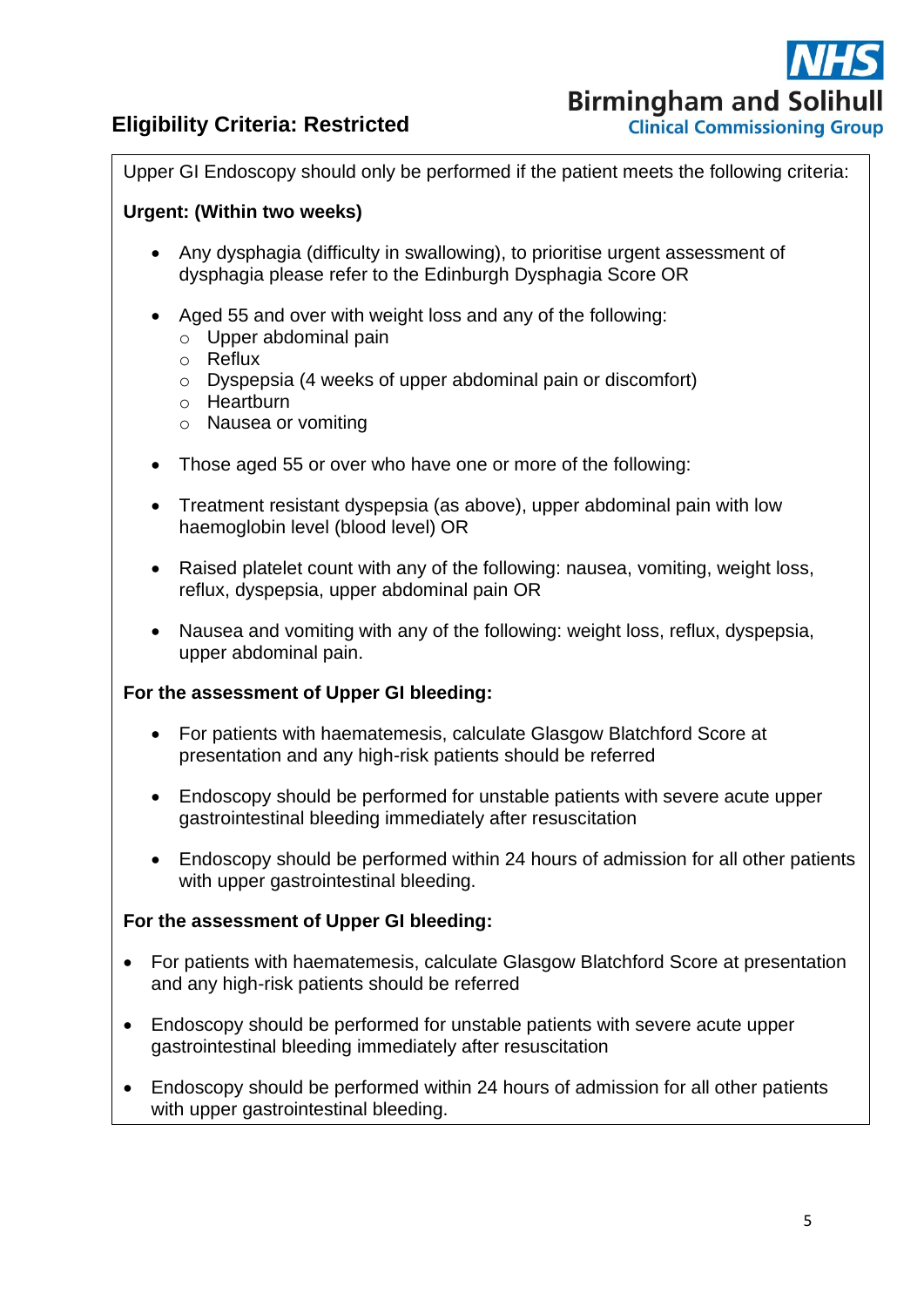**Birmingham and Solihull Clinical Commissioning Group** 

#### **For the investigation of symptoms:**

- Clinicians should consider endoscopy:
	- o Any age with gastro-oesophageal symptoms that are nonresponsive to treatment or unexplained
	- o With suspected GORD who are thinking about surgery
	- o With H pylori that has not responded to second- line eradication
- Eradication can be confirmed with a urea breath test.

#### **For management of specific cases**

#### **H pylori and associated peptic ulcer:**

• Eradication can be confirmed with a urea breath test, however if peptic ulcer is present repeat endoscopy should be considered 6-8 weeks after beginning treatment for H pylori and the associated peptic ulcer.

#### **Barrett's oesophagus:**

- Where available the non-endoscopic test called Cytosponge can be used to identify those who have developed Barrett's oesophagus as a complication of long-term reflux and thus require long term surveillance for cancer risk
- Consider endoscopy to diagnose Barrett's Oesophagus if the person has GORD (endoscopically determined oesphagitis or endoscopy - negative reflux disease)
- Consider endoscopy surveillance if person is diagnosed with Barrett's Oesophagus.

#### **Surveillance endoscopy:**

- Surveillance endoscopy should only be offered in patients fit enough for subsequent endoscopic or surgical intervention, should neoplasia be found. Many of this patient group are elderly and/or have significant comorbidities. Senior clinician input is required before embarking on long term endoscopic surveillance
- Patients diagnosed with extensive gastric atrophy (GA) or gastric intestinal metaplasia, (GIM) (defined as affecting the antrum and the body) should have endoscopy surveillance every three years
- Patients diagnosed with GA or GIM just in the antrum with additional risk factorssuch as strong family history of gastric cancer of persistent H pylori infection, should undergo endoscopy every three years.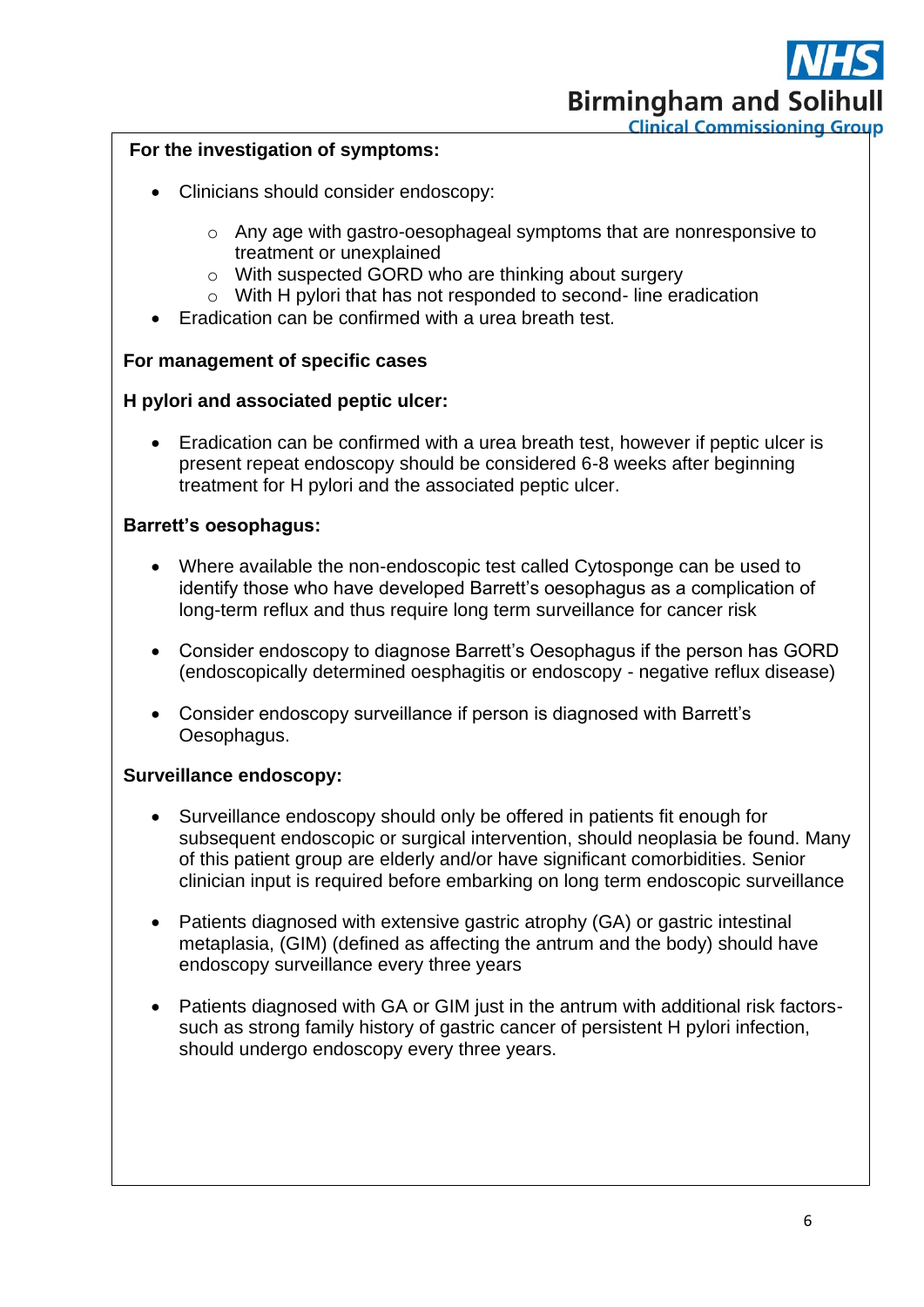#### **Screening endoscopy can be considered in:**

- European guidelines (2015) for patients with genetic risk factors / family history of gastric cancer recommend genetics referral first before embarking on long term screening. Screening is not appropriate for all patients and should be performed in keeping with European expert guidelines
- Patients where screening is appropriate, for individuals aged 50 and over, with multiple risk factors for gastric cancer (e.g. H. Pylori infection, family history of gastric cancer - particularly in first degree relative -, pernicious anaemia, male, smokers).

#### **Post excision of adenoma:**

• Following complete endoscopic excision of adenomas, gastroscopy should be performed at 12 months and then annually thereafter when appropriate.

#### **This guidance applies to adults aged 19 years and over.**

This means **(for patients who DO NOT meet the above criteria)** the CCG will **only** fund the treatment if an Individual Funding Request (IFR) application proves exceptional clinical need and that is supported by the CCG.